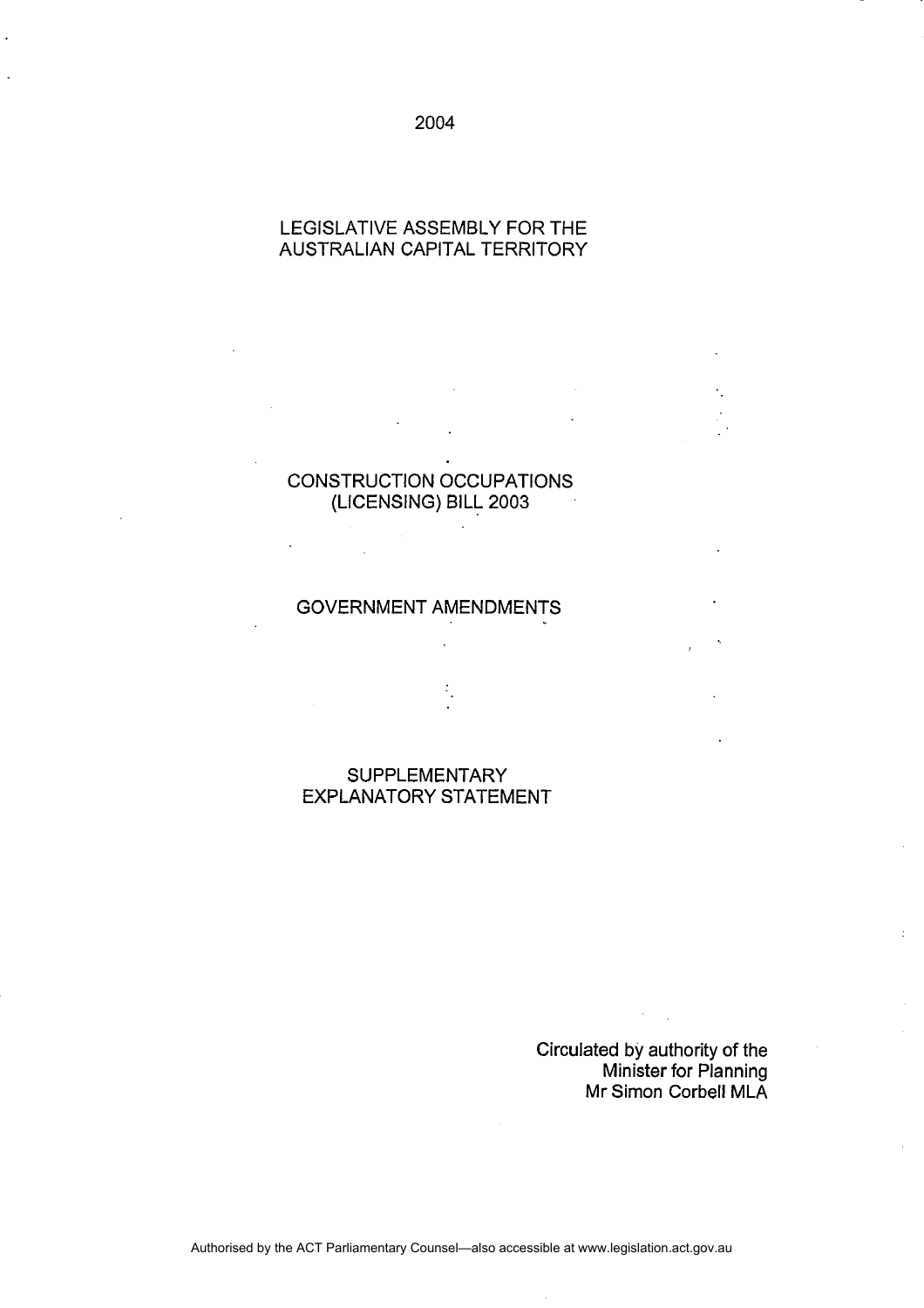# **Construction Occupations (Licensing) Bill 2003 - Government amendments**

#### **Outline**

The Construction Occupations (Licensing) Bill introduces a single licensing and disciplinary regime for builders, electricians, plumbers, drainers, gasfitters, building surveyors (certifiers) and plumbing plan certifiers. It replaces the multiple systems that currently exist in various laws.

The Government amendments to that Bill enhance some of the Bill's provisions by providing guidance, and thereby consistency, transparency and fairness in the exercising of certain discretionary administrative powers. Others inform of certain rights or entitlements, correct several technical references or remove inappropriate imprisonment penalties that were alternatives to, or in addition to, financial penalties, which are retained. The amendments also clarify and limit the application of certain matters to things done or omitted to be done prior to commencement of the Act.

 $\overline{\phantom{a}}$ 

 $\overline{\phantom{a}}$ I I **International**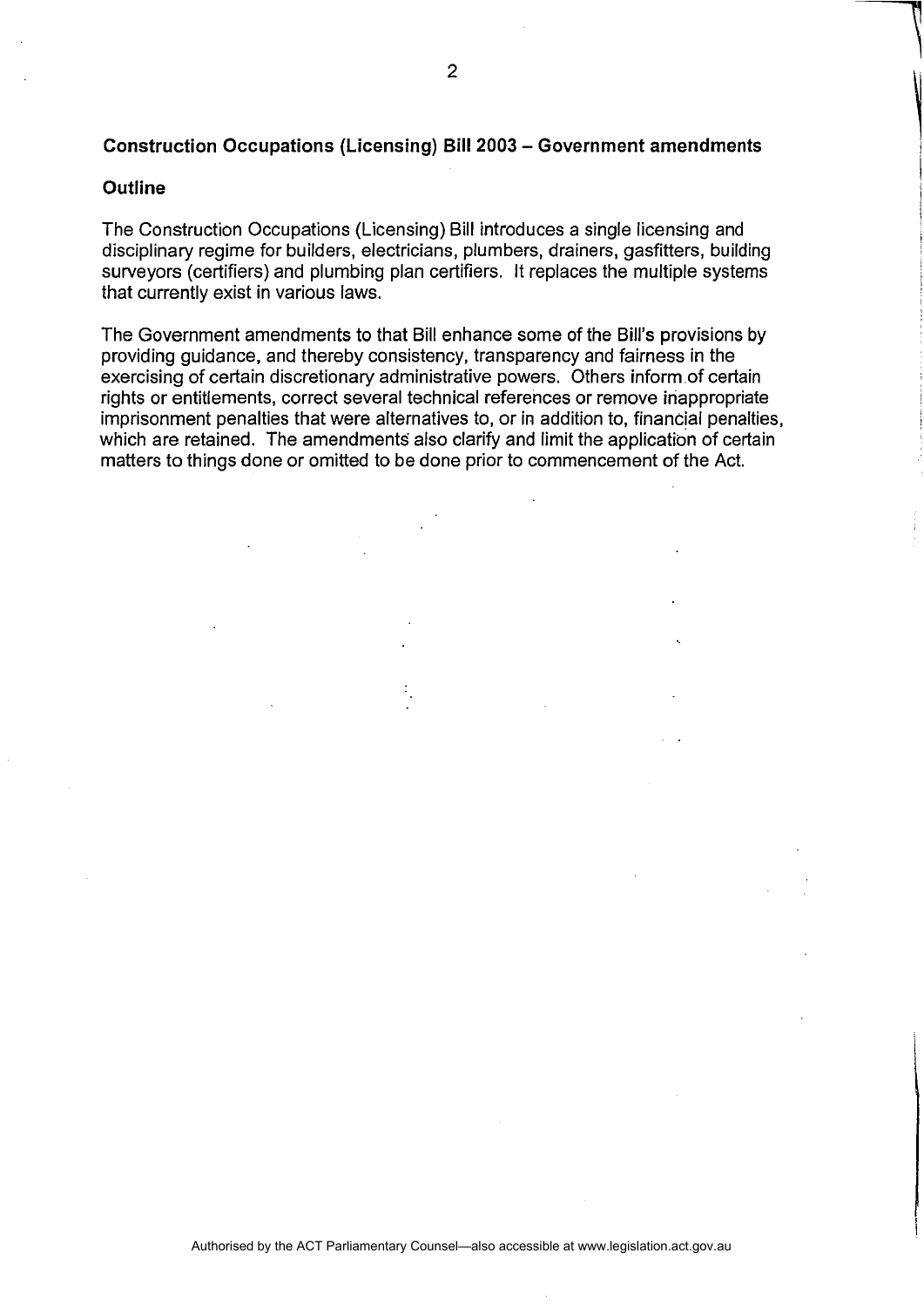#### Notes on amendments

#### Amendment  $1 -$  new Clause 31 (2A), page 16, line 3.

Inserts a new clause 31 (2A), which replaces and extends the existing clause 31 (4) mentioned in Amendment 2 below.

The existing clause 31 (4) provides a defence to a prosecution under the Bill, clause 31. Clause 31 establishes offences against a nominee where they fail to adequately supervise relevant construction services or fail to ensure relevant construction services comply with the Bill and its operational Acts.

The defence against those offences that existing clause  $31(4)$  provides only applies to nominees of a corporation o'r partnership. Division 3.2 deals with nominees, and a corporation must have a director or employee that is a nominee, and a partnership must have a partner that is a nominee, as a prerequisite to obtain a licence under the Bill. Clause 31 deals with the responsibilities of such nominees, which are to supervise construction services provided by the respective corporation or partnership under the Bill and ensure that the relevant construction services comply with the Act and operational Acts.

The existing defence for nominees under existing clause 31 (4) essentially relied on the nominee giving a mandatory requirement to the nominee's corporation or partnership (both referred to here as "the firm"), and giving a copy of that mandatory requirement to the registrar. Clause 27 defines what a mandatory requirement means—essentially it is a requirement by the nominee that the firm do something, or not do something, in compliance with, or to achieve compliance with, the Bill or an operational Act under the Bill.

An example of how mandatory requirements might operate is as follows--N is a nominee for firm F. F directs its employees to do an aspect of building work in a manner that fails to comply with a requirement of relevant building law. N indicates to F how doing that work will breach that law. F ignores N and the building work continues to be done unlawfully. N gives a mandatory order to F including a copy to the registrar. Existing clause 31 (4) provides to the effect that N may have a defence to prosecution under clause 31 for the offence relating to failing to ensure the work was done lawfully.

Amendment 1 duplicates the grounds for the defence of existing clause 31 (4)giving a mandatory requirement to the firm and a copy to the registrar. It also adds a third criterion to enhance the provisions effectiveness—the failure to comply would not have happened if the mandatory requirement had been complied with.

This will ensure that only mandatory requirements that are appropriate to resolve the relevant failure to comply with the relevant law are a defence for nominees from prosecution for clause 31 offences. The amendment is necessary to avert the potential for account to be taken of mandatory requirements that were not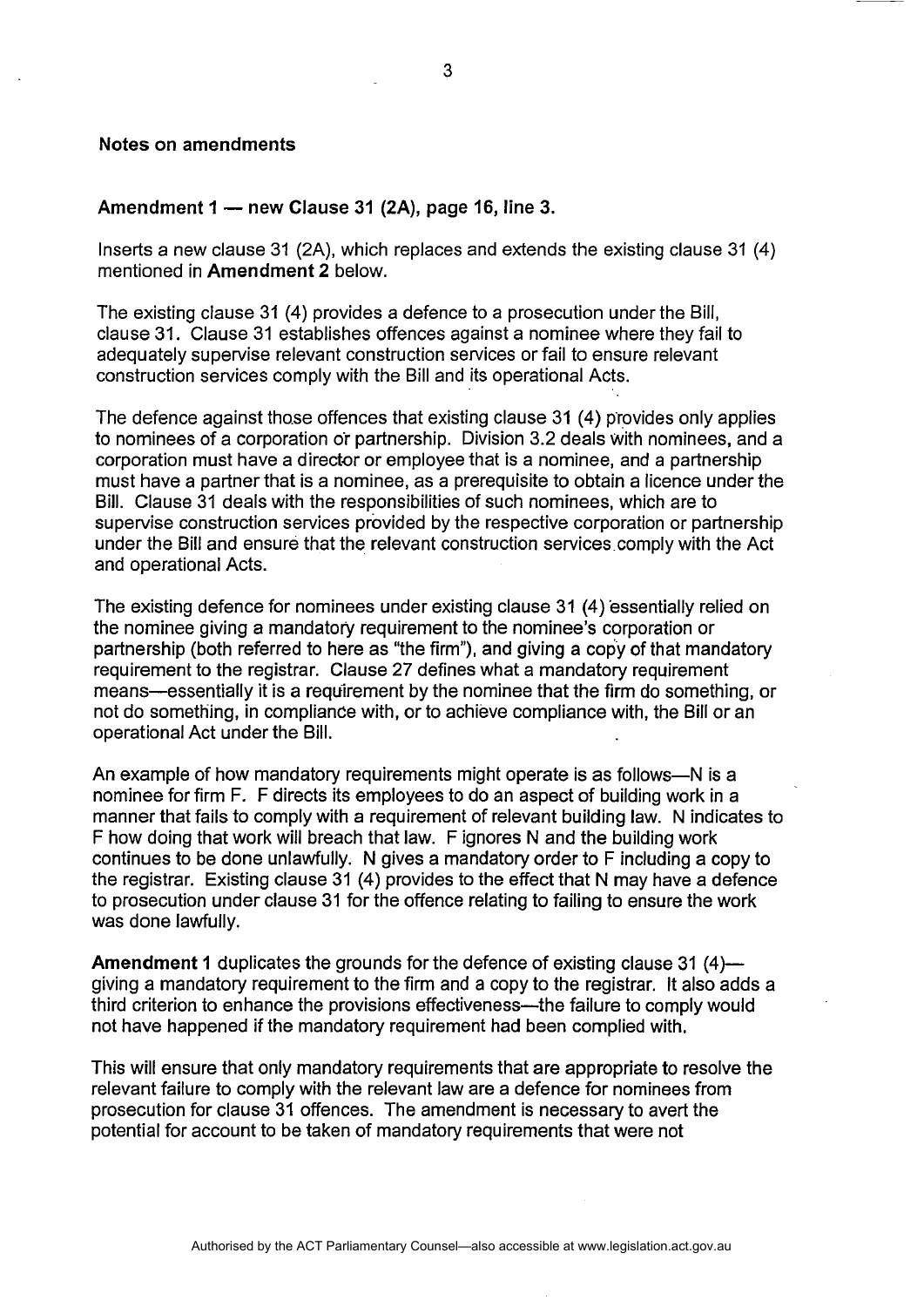comprehensive or relevant to the grounds of the offence they are used as a defence against.

# Amendment 2· Clause 31 (4), page 16, line 10

Omits existing clause 31 (4) entirely as it is made redundant by Amendment 1.

### Amendment 3 • Clause 34 (1), page 17, line 22

Inserts a new note, "note 1," and assigns the clause's existing single note as "note 2". The new note says:

Note 1 If deciding under this section whether it may be appropriate to make a rectification order, the registrar must take into consideration the considerations mentioned in s 35A .

. The new Note 1 signposts that the registrar must have to regard to the considerations specified in the proposed clause 35A, before exercising the power to issue a rectification order under the Bill, clause 34 (1). Such rectification orders essentially require substandard construction work to be rectified, and the Bill allows the registrar discretion in deciding when it may be appropriate to issue the order.

### Amendment 4· Clause 35 (1), page 18, line 15

. Inserts a note with the same wording as the new "Note 1" in amendment 3. the amendment also inserts a new note that cross references clause 146. Clause 146 provides that contraventions that occurred before commencement day may be taken into account in issuing rectification orders. A separate government amendment to clause 146 provides for disciplinary grouhds that occur prior to commencement day as grounds against which disciplinary action can be taken under this Act.

# Amendment 5- new clause 35A - Consideration for deciding under section 34 and section 35, page 18, line 30

Inserts proposed clause 35A which requires the registrar to have regard to the considerations it sets out, when deciding whether it is, or may be, appropriate to make a rectification order in relation to an entity that provided a construction service in a manner that:

- is contravening the Bill; or
- has contravened the Bill; or
- may have contravened the Bill.
- •

The registrar may give rectification orders under the process set out under the Bill's existing clause 34 (Intention to make a rectification order) and clause 35 (When a rectification order may be made).

The considerations set out in the proposed clause are: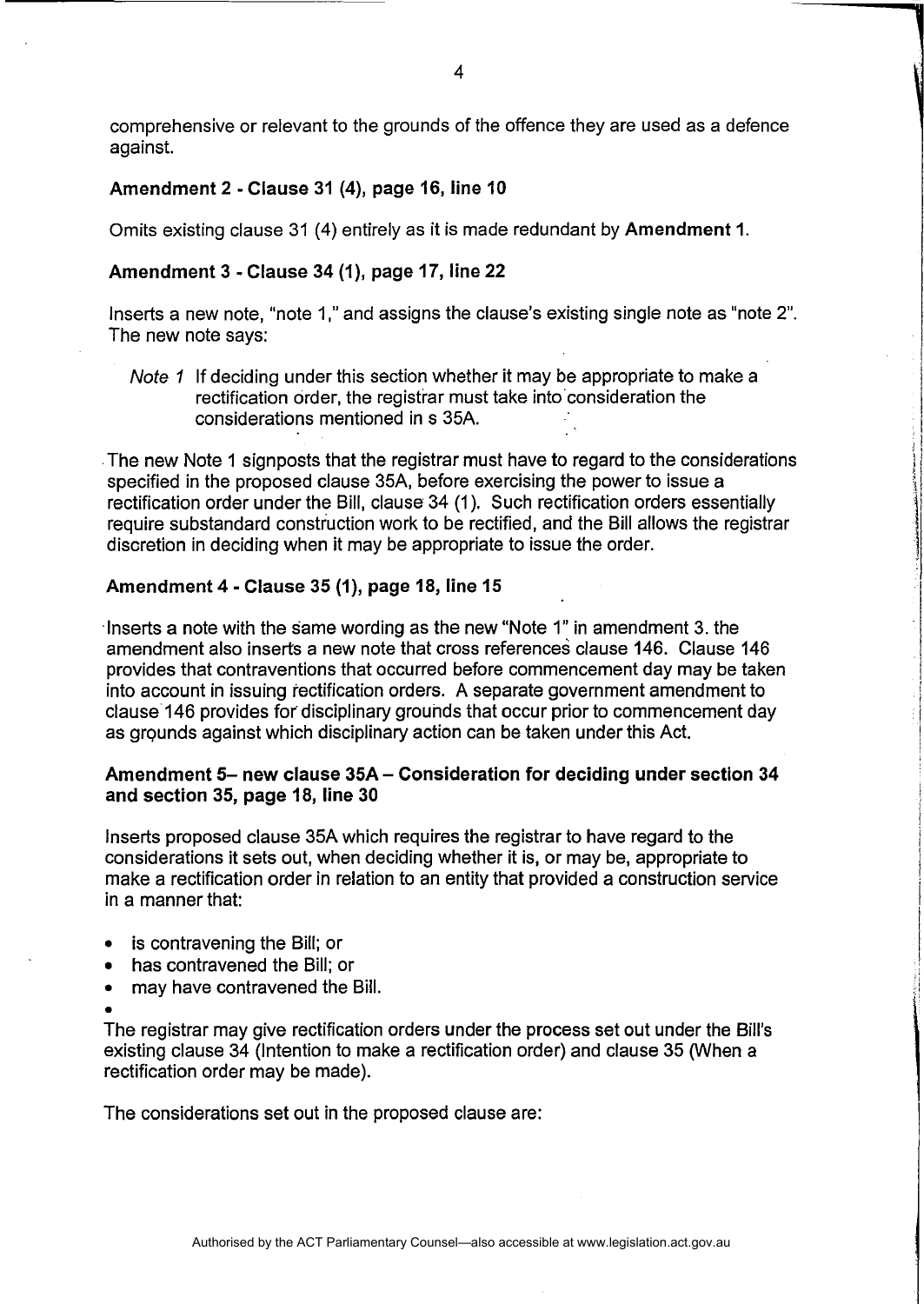- any injury, loss or damage caused, or that could have been caused, by the contravention; and
- if a rectification order is proposed—how the proposed order may affect people affected by the contravention.

The proposed clause also has examples intended to assist in understanding the nature of the kinds of things that the considerations may cover:

- 1. reduction in safety, reliability, durability, soundness, functionality, accessibility, serviceability, service life, usability, usefulness, amenity, aesthetic quality, value or efficiency of thing affected by contravention;
- 2. adverse affect on health of user of thing affected by contravention.

The proposed clause also has a subclause that stipulates that the registrar can consider any other relevant consideration. An intention is to ensure that the registrar can consider matters of relevance that fall outside the scope of the matters otherwise referred to in the provision. This recognises that number of variables that may be relevant to a particular circumstance.

The proposed clause also has a note about the status of examples in relation to forming part of an Act. **Amendment 5** will provide guidance to the registrar in exercising discretionary power to issue rectification orders. This will enhance the consistency, fairness and transparency of decision making. The consideration will also inform the construction industry of the kinds of matters that can give rise to the issuing of a rectification order, thereby assisting the industry to comply with the legislation. .

## **Amendment 6 - Clause 36(1) new note page 19, line 9**

Substitutes a new clause  $36 (1)(c)$ , which extends the existing clause  $36(1)(c)$ . The existing clause 36(1 )(c) provides that the Registrar must be satisfied that it is not appropriate to make a rectification order because of the relationship between the land owner and the entity, before authorising a licensee to rectify work.

Clause 35(3) places a limit on the age of work that can be subject to a rectification order. A rectification order under section 37 cannot be made in respect of work that is more than 10 years old before the day the registrar proposes to make the order.

The new clause 36 (1 )(c) maintains the existing requirement, and adds a second criteria which has the same effect as clause 35(3), so that the Registrar cannot authorise a licensee to rectify work if the work is more than 10 years old before the day the Registrar proposes to make authorisation.

A new note is also inserted at 36(1), which cross references clause 146. Clause 146 provides that contraventions that occurred before commencement day may be taken into account in issuing rectification orders. A separate government amendment to clause 146 provides for disciplinary grounds that occur prior to commencement day, as grounds against which disciplinary action can be taken under this Act.

----------------------------------------~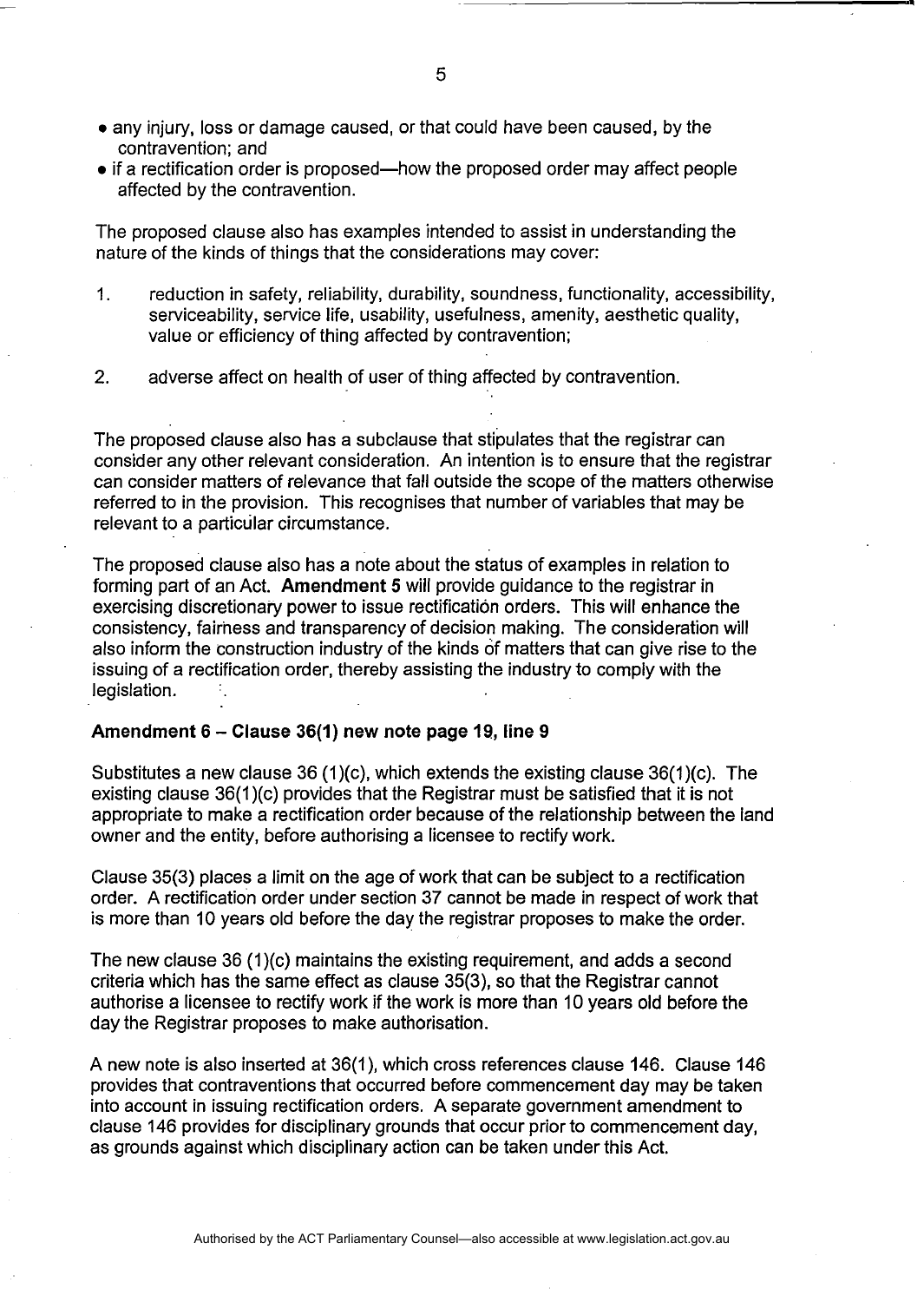#### Amendment 7 - Clause 42 (1) penalty, page 24, line 9

Substitutes a single provision for the Bill's 2-part penalty provision. The clause provides for a monetary penalty through the penalty units system, as well as an imprisonment penalty. Amendment 7 omits the imprisonment penalty leaving the monetary penalty intact. Clause 42 (1) creates an offence in relation to a person hindering or obstructing a licensee authorised to carry out rectification work, in certain circumstances.

### Amendment 8 - Clause 53 (1) new note·page 30, line 24

Inserts a new note at 53(1), which cross references clause 146. Clause 146 provides that contraventions that occurred before commencement day may be taken into account in issuing rectification orders. A separate government amendment to clause 146 provides for disciplinary grounds that occur prior to commencement day, as grounds against which disciplinary action can be taken under this Act.

#### Amendment - Clause 59 (3) (a), page 34, line 6

Substitutes the Bill's existing sub-clause 59 (3) (a), with two subparagraphs, 59 (3) (a) (i) and 59 (3) (a) (ii). Amendment 9 retains the preface to the Bill's clause 59 (3) (a), which says "must take into account" but then lists two criteria in place of the Bill's single criteria. The Bill's criteria is retained as the first of the proposed criteria, "(a) any response given ... "; and amendment two inserts the new second criteria-"(b) the considerations under section 60A". The second of the criteria is:

that the registrar is required to take into account the considerations under proposed clause 60A when the registrar makes a decision to take disciplinary action under the Bill's clause 59 (3).

#### Amendment 10 - Clause 60 (1) page 35, line 10

Inserts a note into the Bill's existing clause to cross reference to the considerations under section 60A that the registrar must have regard to before taking disciplinary action.

Note If deciding what disciplinary action to take under this section, the registrar must take into consideration the considerations mentioned in s 60A.

I

I

#### Amendment 11 proposed new Clause 60A page 35, line 15 - Considerations for deciding what disciplinary action to take

Inserts a new proposed clause that requires the registrar to take into account the considerations it sets out, when deciding to take disciplinary action under the Bill's clause 59 (Decision about disciplinary action), and when deciding what disciplinary action to take against a person under the Bill's clause 60 (Disciplinary action). The criteria are: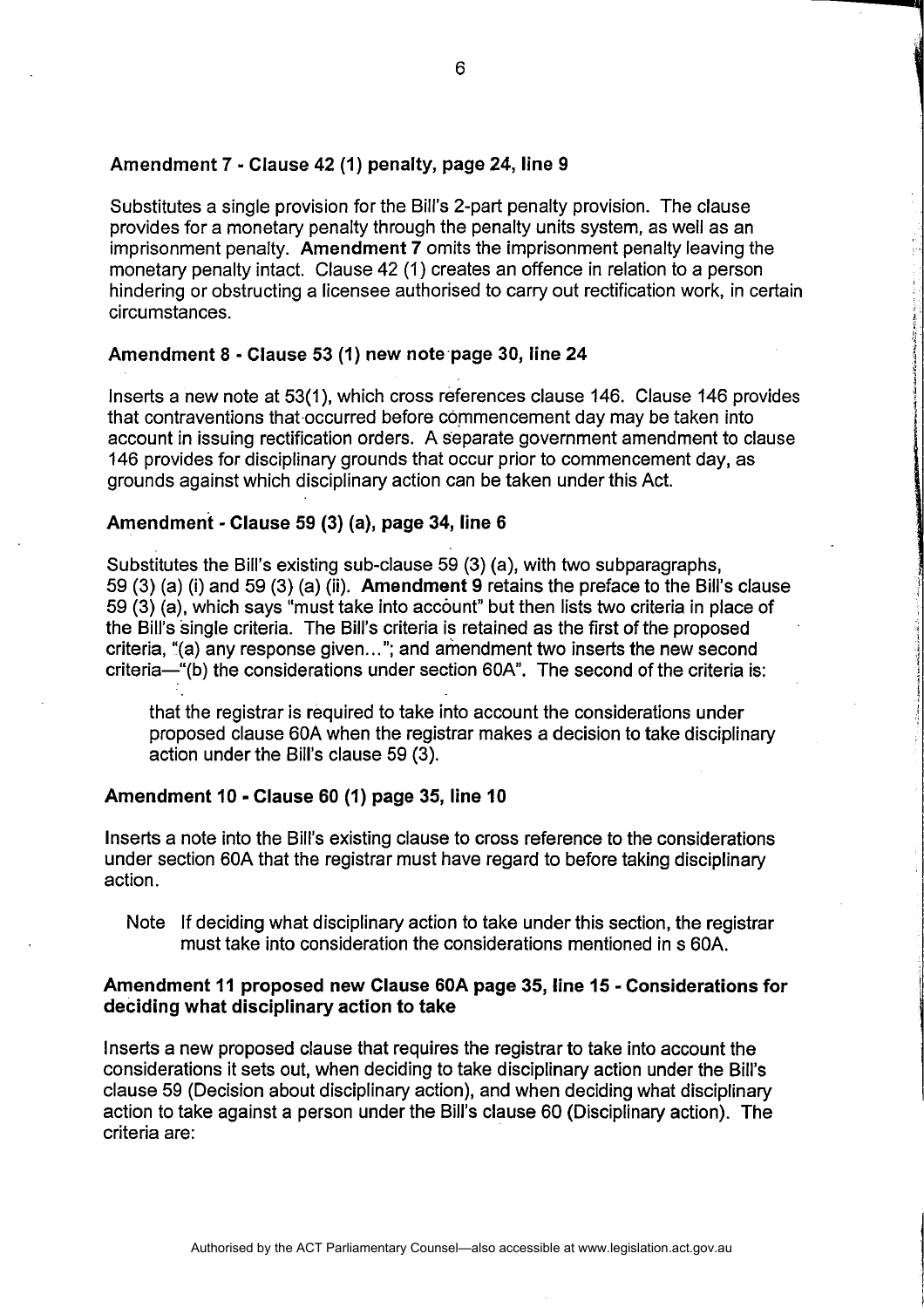- (a) the degree of responsibility of the person for the act or omission that made up the disciplinary ground;
- (b) any injury, loss or damage caused, or that could have been caused, by the act or omission that made up the disciplinary ground;
- (c) the number of people detrimentally affected by the doing of something, or not doing something, that made up the disciplinary ground;
- (d) how any proposed disciplinary action will affect people detrimentally affected by something that made up the disciplinary ground;
- (e) the extent to which it is necessary to discourage the person and others from doing something, or not doing something, that made up the disciplinary ground;
- (f) whether, and the extent to which, it is necessary to protect the public from the person;
- -(g) the desirability of making the person responsible for the consequences of the person's actions or omissions;
- . (h) the desirability of maintaining public confidence in the regulatory system set up by this Act;
- (i) the person's regard, or disregard, for public safety and protection of the environment when doing something, or not doing something, that made up the disciplinary ground.

The proposed clause also has a subclause that stipulates that the registrar can consider any other relevant consideration. The intention is to ensure that the registrar can consider matters relevant the particular circumstance, that falls outside the scope of the matters referred to in the provision.

Amendment 11 will provide guidance to the registrar in exercising discretionary power to issue rectification orders .. This will enhance the consistency, fairness and transparency of decision making. The consideration will also inform the construction industry of the kinds of matters that. can give rise to the issuing of a rectification order, thereby assisting the industry to comply with the legislation.

# Amendment 12 - Clause 69 (1), page 39, line 4

Inserts a note into the Bill:

Note The Legislation Act, s 170 and s 171 deal with the application of the privilege against self-incrimination and client legal privilege.

Clause 69 (1) entitles the registrar to require certain people to give evidence, or produce certain things in certain circumstances. The intention of amendment 12 is to draw the attention of those people to the rights provided for in the Legislation Act. The exercise of those rights may exempt a person from having to comply with an aspect of the above-mentioned requirement.

# Amendment 13 - Clause 78 (3), note, page 43, line 23

Substitutes 2 notes in place of the single note in the Bill. The amendment inserts a new note, "note 1" and assigns that existing single note as "note 2". The new note says: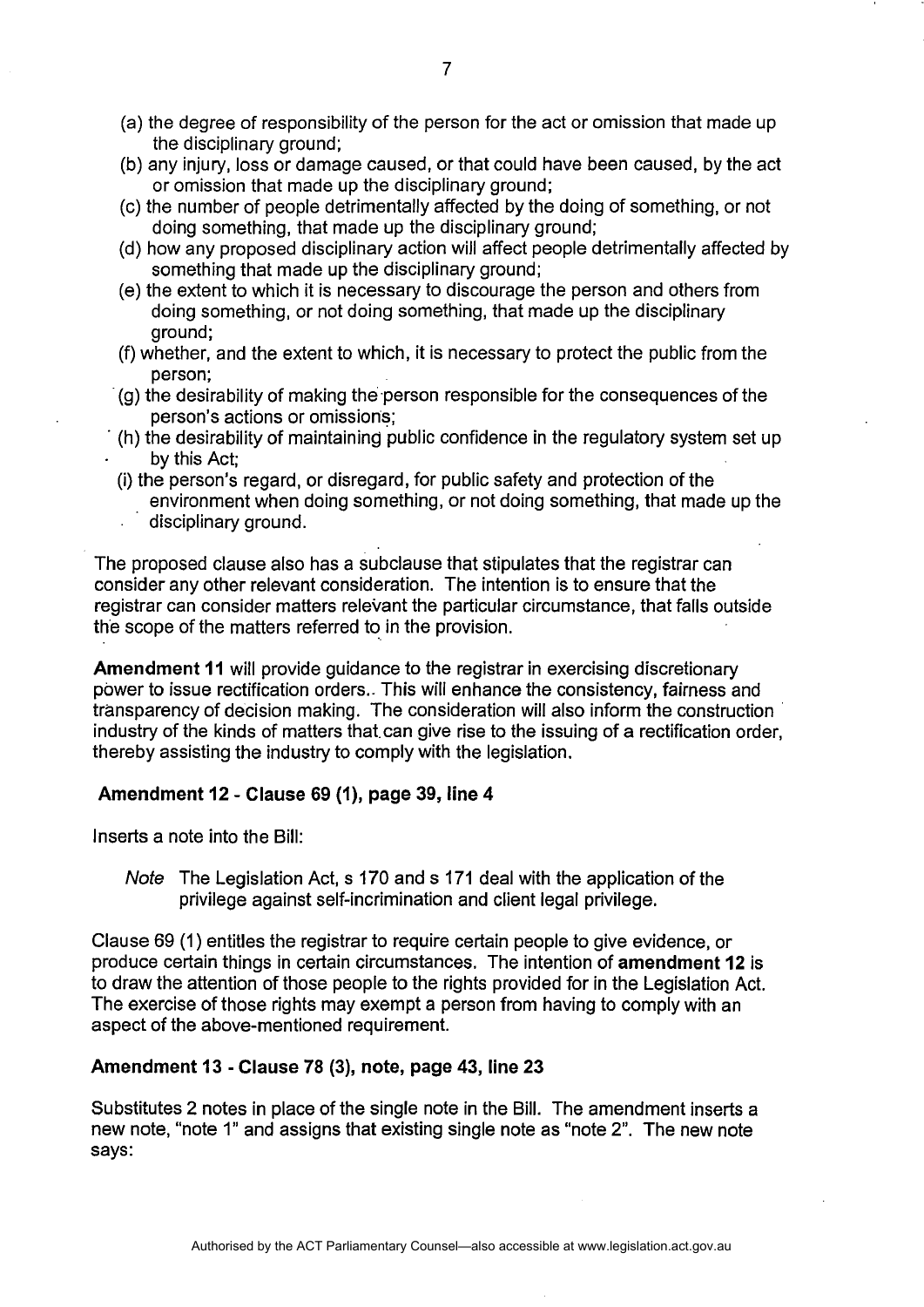Note 1 The Legislation Act, s 170 and s 171 deal with the application of the privilege against self-incrimination and client legal privilege.

Clause 78 (3) entitles a compliance auditor appointed under the Bill to require certain people to give certain information, access to certain computers, or to print or produce certain documents. Amendment 13 draws the attention to those people to the rights provided for in the Legislation Act. The exercise of those rights may exempt a person from having to comply with an aspect of the above-mentioned requirement.

# Amendment 14 - Clause 79 (1), page 45, line 7

Substitutes a single provision for the Bill's 2-part penalty provision. The clause provides for a monetary penalty through the penalty units system, as well as an imprisonment penalty. Amendment 14 omits the imprisonment penalty leaving the monetary penalty intact. Clause 79 (1) creates an offence in relation to a person pretending to be licensed when not respectively licensed, in certain circumstances.

#### Amendment 15 - Clause 82 (1), page 47, line 9

Substitutes a single provision for the Bill's 2-part penalty provision. That clause provides for a monetary penalty through the penalty units system, as well as an imprisonment penalty. Amendment 15 omits the imprisonment penalty leaving the monetary penalty intact. Clause 82 (1) creates an offence in relation to people that provide certain construction services without respective licences.

## Amendment 16 - Proposed new Clause 140A page 80, line 20 - Former licensee in s 53(3)

Inserts a new clause that extends the definitions of the terms former licensee and while licensed for the Bill's clause 53 (3). The intention is to remove doubt that the Bill's disciplinary action provisions apply to licenses, permit holders and registered people that held or formerly held those authorities under laws that the Bill repeals, or under the laws that the Bill refers to as its operation Acts. That is regardless of the fact that the person may have done, or failed to do, the thing that made a disciplinary grounds under the Bill before the Bill's commencement. Clause 53 (3) deals with disciplinary grounds, which are grounds for taking disciplinary action under the Bill.

#### Amendment 17 - Clause 146 page 83, line 5

Clause 146 deals with transitional arrangements in relation to contraventions before the Bill's commencement day. This amendment supplements the amendment 16 proVision by adding a reference to "section 53 (disciplinary grounds)". It does so by omitting a reference to clause 36 and substituting a reference to clause 36, and clause 53.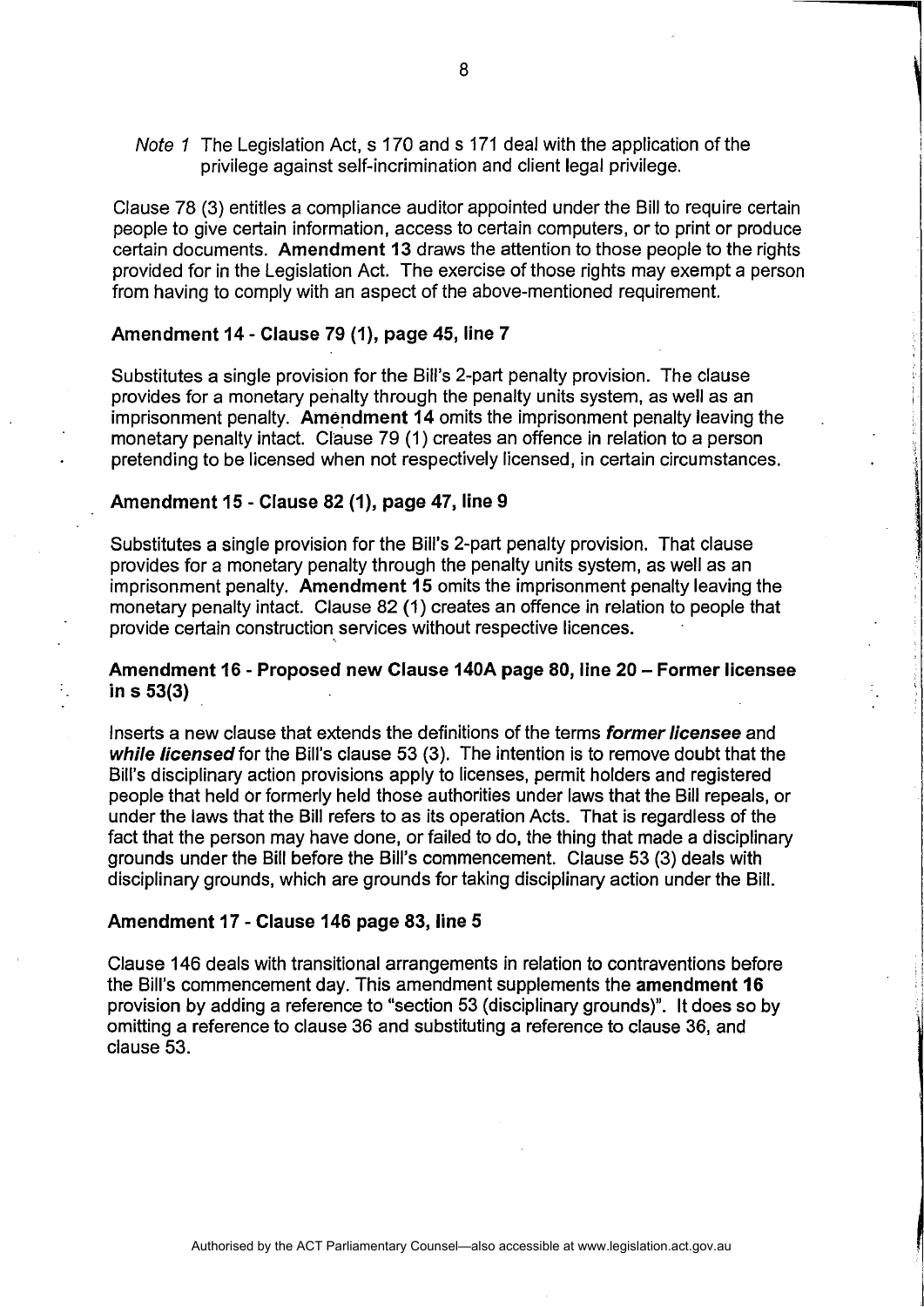# Amendment 18 - new clause 146A- Meaning of *demerit disciplinary ground* for pt 8page 83, line 13

Inserts clause 146A into the Bill, which restricts the application of the term demerit disciplinary ground for the Bill, part 8. Part 8 provides for a licence demerit points system, and states a definition of the term *demerit disciplinary ground* at clause 87, as well as a description of certain disciplinary ground matters that the term does not include. Amendment 18 has the effect of adding to that list the followingdemerit disciplinary ground does not include a disciplinary ground if the disciplinary incident for the demerit disciplinary ground happened more than 3 years before the day this section commenced.

The intention is that where an entity does, or fails to do, a thing (a **disciplinary** incident) that relates to a demerit disciplinary ground and that disciplinary incident occurred on or after a day that occurs 3 continuous years before the commencement day of the proposed clause 147A, then a *demerit disciplinary* ground referred to in the Bill, part 8, does not include that disciplinary incident. The effect is that demerit points are not recorded under clause 89, in respect of a disciplinary ground's disciplinary incident that happened more than 3 years prior to the proposed clause 146A commencing. Clause 89 requires the registrar to otherwise record in the demerit points register the number of demerit points prescribed to apply in respect of a licensee, or former licensee, where a *demerit* disciplinary ground exists against that person.

The proposed clause also has a sign post provision, which defines what the term disciplinary incident means in the proposed clause. It indicates that it has the same meaning as defined in the Bill, clause 87 (Definitions for pt 8), which provides that the term means, for a *demerit disciplinary ground*, the circumstances that gave rise to the disciplinary ground.

The proposed clause is inserted into the Bill, part 13 (Repeals and transitional provisions). Clause 149 indicates that certain sections of part 13 expire 1 year after commencement day. However clause 146Awill continue to have effect after that expiration under the provisions of the Legislation Act 2001, section 88 (Repeal does not end effect of transitional laws etc).

### Amendment 19 - Schedule 1, proposed regulation 30 (1), at page 103 line 6

Inserts a note into the Bill:

Note If deciding whether to endorse a licence under this regulation, the registrar must consider the considerations in reg 31A.

The intention is to note the requirement for the registrar to take account of the considerations provided for in proposed new regulation 31A when exercising the power to endorse a licence under proposed regulation 30 (Endorsing builders licenses for specialist work-Act, s 22).